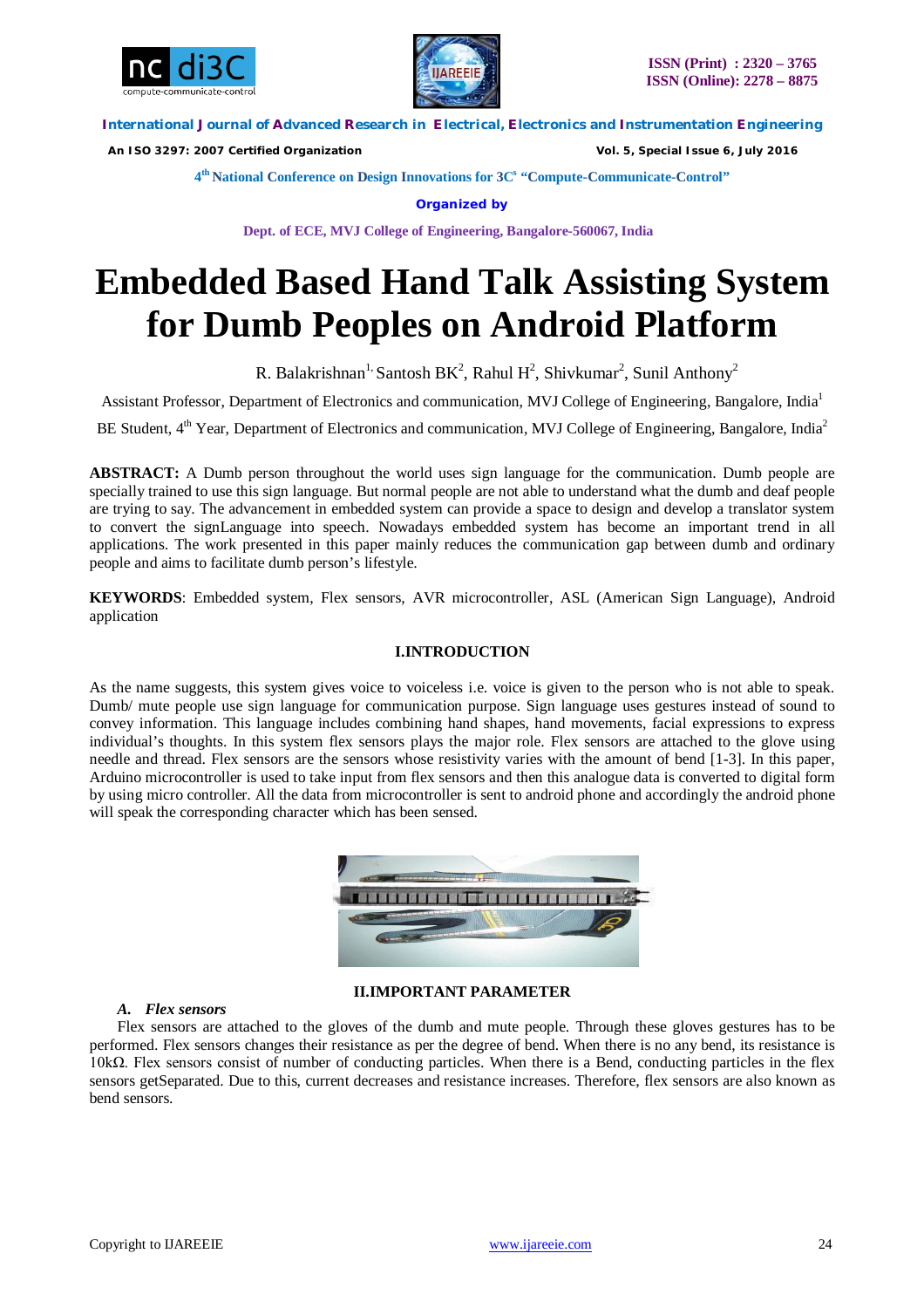



#### *An ISO 3297: 2007 Certified Organization Vol. 5, Special Issue 6, July 2016*

**4 th National Conference on Design Innovations for 3C s "Compute-Communicate-Control"** 

### **Organized by**

#### **Dept. of ECE, MVJ College of Engineering, Bangalore-560067, India**



Fig.2. Resistance variations in flex sensors

The following are the electrical specifications of the flex sensors.

- Flat resistance: 10 kΩ
- Bend resistance range: 60 kΩ to 110 kΩ
- Power ratings: 0.50 watts continuous, 1 watts peak
- Height:  $\leq$  0.43 mm
- *B. Characteristic of flex sensors*



Fig.3 Characteristics of flex sensors against resistance

#### *C. American Sign Language*

Gestures are specifically performing action or hand movements to convey meaningful information. ASL is a standard sign language which is used in US and Canada. In this research American Sign Language is used. To learn this language dumb/ deaf people need to undergo special training. ASL is transmitted from generation to generation primarily through residential schools and dumb and deaf adults. The most effective way to communicate with dumb/ deaf people is to use sign language. The simplest system includes understanding of finger spellings. These are shown below. According to these finger spellings database has been created for each alphabet [2-4].



*Fig.4 Sign symbols of language*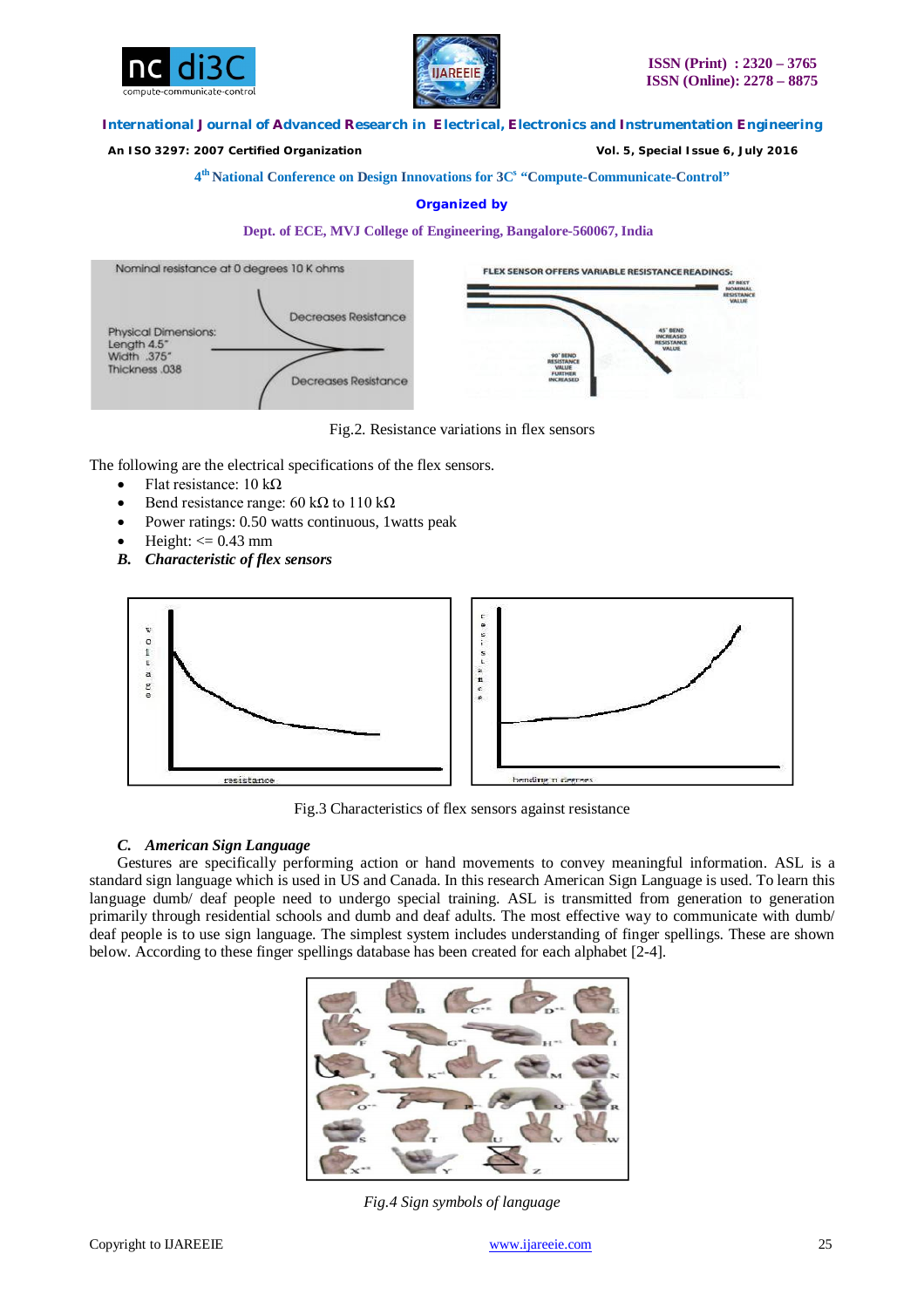



 *An ISO 3297: 2007 Certified Organization Vol. 5, Special Issue 6, July 2016*

**4 th National Conference on Design Innovations for 3C s "Compute-Communicate-Control"** 

**Organized by**

**Dept. of ECE, MVJ College of Engineering, Bangalore-560067, India**

# **III. THE PROPOSED SYSTEM**

The proposed system is divided into the following sections:

The proposed model will be consisting of combination of hardware and software. Hardware part will include flex sensors on each finger, microcontroller, power supply, and android phone and Bluetooth module. Software part will include programming for android phone application.Hardware part will be consisting of flex sensors to take input from different gestures through gloves, microcontroller to convert input analogue data to digital data and for further processing, power supply to provide voltages to specific units, and finally Bluetooth module to send the data from controller to android mobile. Here HC-05 Bluetooth module will be used. The proposed system is shown below:



*Fig.5 Architecture of Arduino Atmega 328*

#### *B. Block Diagram*

The Block Diagram of the system is given below:



Fig.6 Flow of the overall system

The working principle of the various major blocks or sections used in the proposed system is given below.

**Flex sensors:** Flex sensors are attached to data glove by using needle and thread. Resistivity of flex sensors changes as per the degree of bend. So, as the dumb people perform different gestures we will get different value of resistance for different gestures. And according to that database is created. This analogue data from flex sensors is given to microcontroller for further processing. Flex sensors are attached to port A of the controller as port A pins are ADC pins. So the analogue data is converted to digital form.

**Power Supply:** An AVR microcontroller and flex sensor needs 5V DC voltage whereas operating voltage of Bluetooth module is 3.3V. Power supply consists of transformer, rectifier, filter and regulator. The rectifier used here is a Bridge Rectifier which converts 230V AC into desired DC voltage.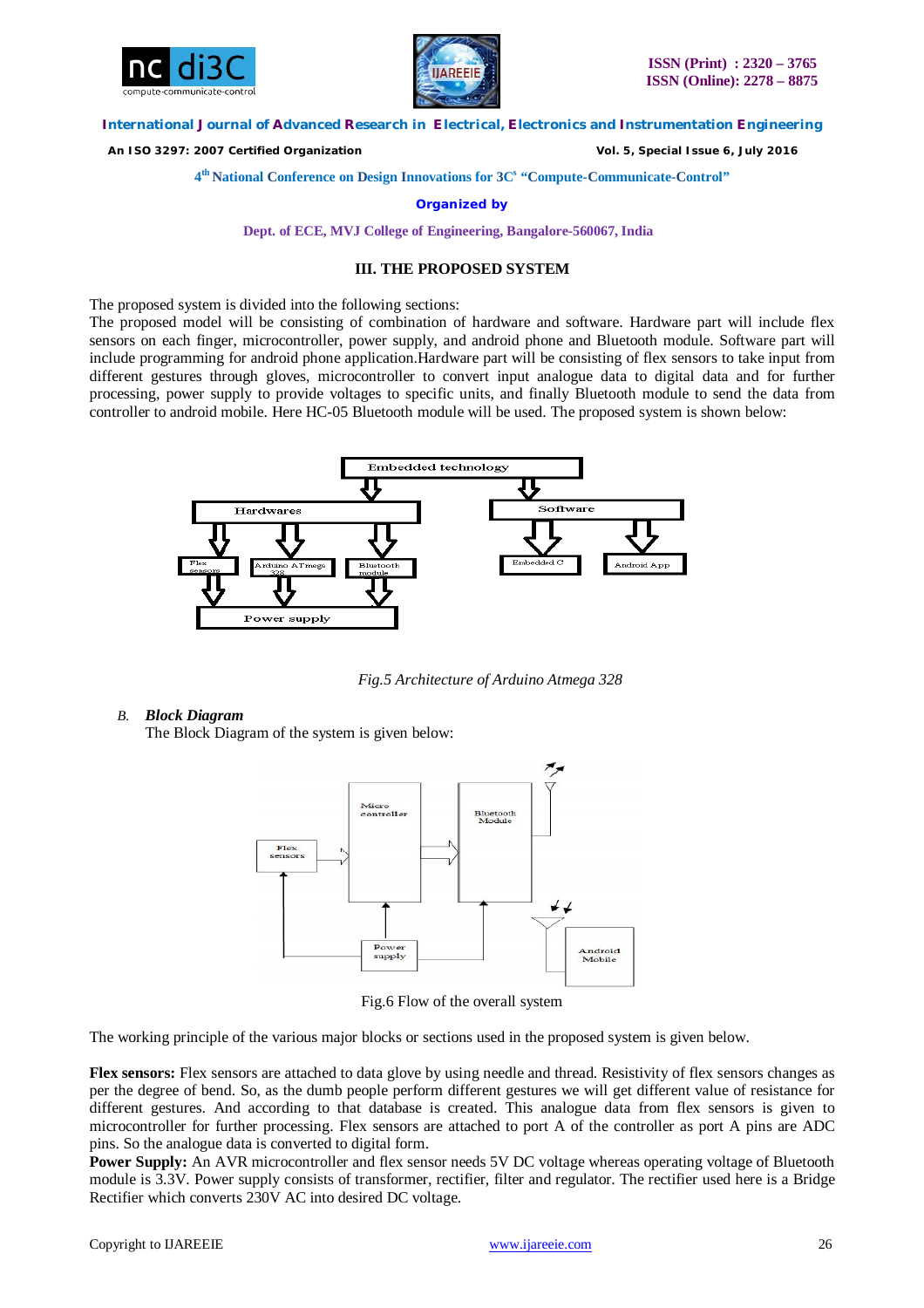



 *An ISO 3297: 2007 Certified Organization Vol. 5, Special Issue 6, July 2016*

## **4 th National Conference on Design Innovations for 3C s "Compute-Communicate-Control"**

## **Organized by**

**Dept. of ECE, MVJ College of Engineering, Bangalore-560067, India**

**Microcontroller:** This is the heart of the complete system. Here Arduino AT mega 328 microcontroller is used. It has in built ADC. The analogue input data from flex sensors is converted to digital form by micro controller. Then the Input data has been sent to android phone by Bluetooth module. For programming, embedded C is used.

**Bluetooth Module:** The microcontroller sends the digital data to android phone by using Bluetooth module. In the proposed system, HC-05 Bluetooth module is used. It makes good serial communication with a microcontroller.

**Android Mobile:** The digital data from controller is given to android mobile by using Bluetooth module. The database is created for different alphabets of American Sign Language in the android phone. When the input data matches with the data in the database then we will get the required output i.e. speech as well as text. To create android application java coding is used.

## *C. Technology & Programming Languages*

The technology used here is embedded technology which is the future of today's modern electronics. The proposed work includes combination of hardware and software. The followings are the various Programming Languages & technologies used in the proposed system.

- For Embedded System
- Embedded Technology
- Arduino Based Controller
- Embedded C programming
- For Android mobile
- Embedded C software
- Android application

# *D. Steps for project development*

- The following are the steps for creating such system:
- Defining the Problem
- Understanding the Need & Usability in real life
- Developing Block Diagram
- Designing Circuits of individual blocks
- Testing circuits in LAB & Finalizing
- Developing PCB on PC and getting it printed
- Soldering the components
- Testing and troubleshooting
- Developing Flowchart for the entire process
- Writing, Compilation & burning actual Software Program, as well as testing and debugging
- Developing Flowchart for Android Side
- Software and developing Data Flow Diagram
- Writing actual code and finally running the System

# **V. CONCLUSION**

The project aims to reduce the communication gap between deaf or mute community and normal people.

This system will improve dumb/ deaf person's lifestyle. Even it will be beneficial for the communication between the blind person and the dumb person. Overall System is effective and efficient because of the use of Arduino microcontroller and android phone. This paper is an excellent exposure for the people working in the area of Designing systems based on microcontroller and android applications. The future work is described as follows:

• The system can be extended to support more number of signs, and different languages mode.

• In future, the system can be extended for Designing of a jacket which will be capable of determining movement of animals.

• Different software development strategies

And various programming techniques can be exploitedto enhance system's efficiency.